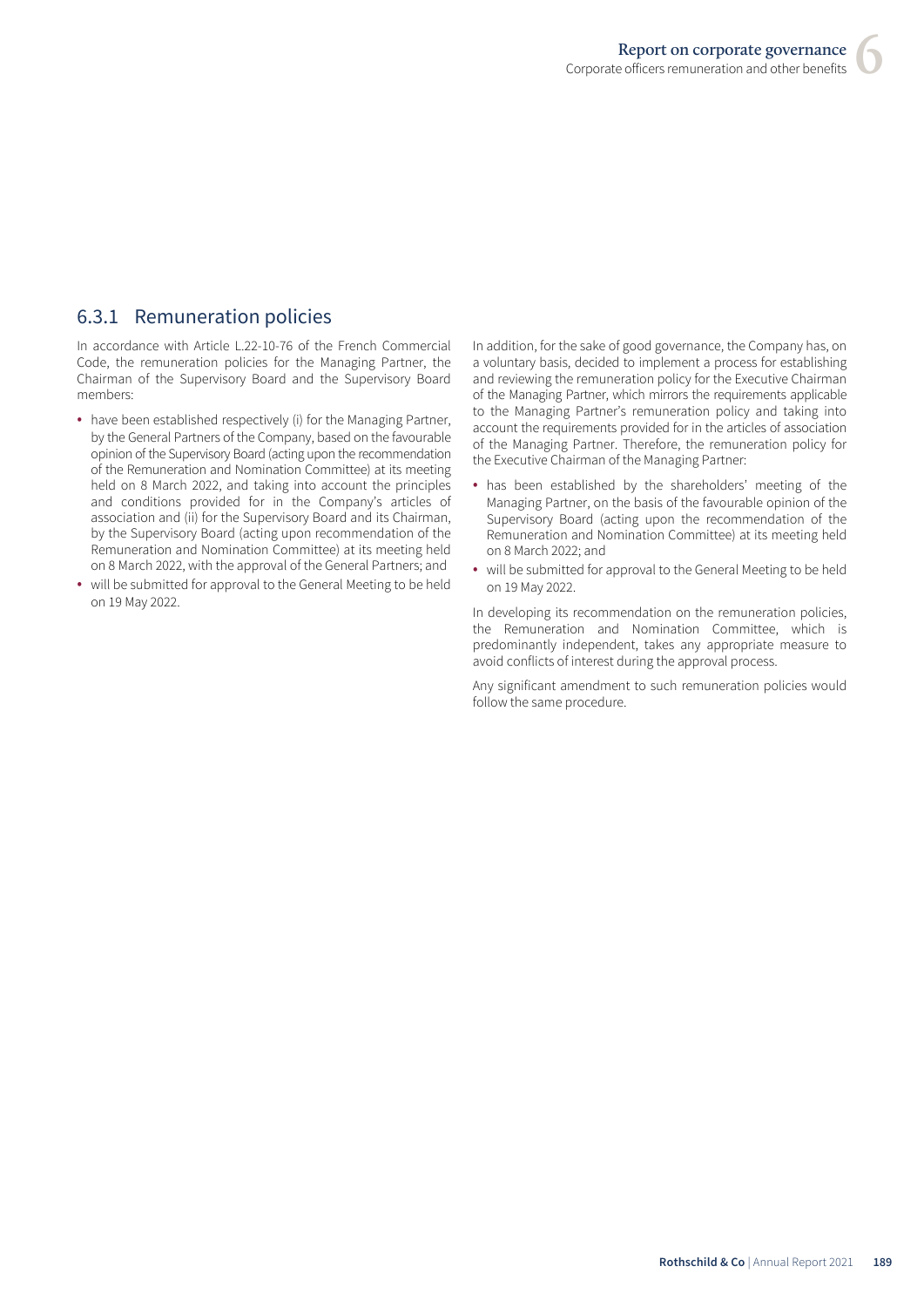# **Remuneration policies for the Managing Partner and the Executive Chairman ofthe Managing Partner**

In line with the corporate interest of Rothschild & Co and given the specific status of the legal entity, neither the Managing Partner of the Company, who is also General Partner, nor its legal representative, shall receive any variable remuneration in respect of their respective duties, unlike most of the Group's employees.

This stable remuneration structure, which has been in place since June 2012, is adapted to Rothschild & Co's corporate form and guarantees a sustainable governance.

### **Rothschild & Co Gestion, in its capacity as Managing Partner**

The Managing Partner is the sole corporate executive officer of Rothschild & Co. As per the articles of association of the Company, the Managing Partner (which is the first statutory Managing Partner for the duration of the Company, as well as a General Partner of Rothschild & Co) shall not be remunerated in its capacity as Managing Partner but shall be entitled to reimbursement of its operating expenses, including employee costs, the remuneration of its corporate officers and statutory auditors' fees.

In addition, the remuneration policy of the Managing Partner provides that:

- operating expenses to be reimbursed to the Managing Partner shall be duly documented; and
- the detailed expenses incurred by the Managing Partner and for which a reimbursement has been sought shall be reviewed on an annual basis by the Remuneration and Nomination Committee, with a view to confirm that they were incurred in connection with the operations of the Managing Partner as Managing Partner of the Company, and in no other capacity.

The major part of the expenses reimbursed to the Managing Partner corresponds to the remuneration of the Executive Chairman of the Managing Partner (and related tax and social security charges) by application of the aforementioned principles.

### **The Executive Chairman of the Managing Partner**

The Executive Chairman of the Managing Partner is the only executive corporate officer and therefore the only legal representative of Rothschild & Co Gestion. He does not benefit from any employment contract with the Company.

Pursuant to the articles of association of the Managing Partner, the remuneration of its Executive Chairman is set by the shareholders' meeting of the Managing Partner acting by a simple majority, after consultation of the Supervisory Board, which consults its own Remuneration and Nomination Committee.

The remuneration policy of the Executive Chairman of the Managing Partner is as follows, in line with the remuneration policy and practice for 2021:

- as legal representative of the Managing Partner, the Executive Chairman of the Managing Partner shall only receive a fixed remuneration, exclusive of any other form of remuneration. In particular, he shall not be granted any variable (in cash or in shares) or exceptional remuneration and shall not benefit from any supplementary pension scheme, remuneration or benefit due in the event of termination of office or change in function and non-competition clauses in respect of his duties as Executive Chairman of the Managing Partner;
- in accordance with the recommendations of the Afep-Medef Code, this fixed remuneration, which reflects the requirements of the role and the executive's skills and experience, may only be reviewed at relatively long intervals; and
- the fixed remuneration of the Executive Chairman of the Managing Partner for 2022 shall be set at €500,000, an amount unchanged since 2018.

## **Remuneration policy for Supervisory Board members**

## **General Principles**

The members of the Supervisory Board are entitled to a remuneration in a maximum global annual amount as approved by the ordinary General Meeting of the Company.

At the General Meeting to be held on 19 May 2022, the shareholders of the Company will be asked to approve the allocation to Supervisory Board members of a global annual remuneration envelop of €1.200.000 (the "Annual Envelop") as from 1 January 2022. The increase in the Annual Envelop compared with 2021 is proposed following a benchmark exercise, and takes into account the status of Rothschild & Co as a financial holding company, the heavily regulated environment in which the Group operates, its multi-jurisdictional dimension and the increased number of expected meetings.

Subject to approval of the Annual Envelop by the General Meeting to be held on 19 May 2022, the Supervisory Board, at its meeting of 8 March 2022, acting upon recommendation of its Remuneration and Nomination Committee, approved the following amended policy for the allocation of fees to its members: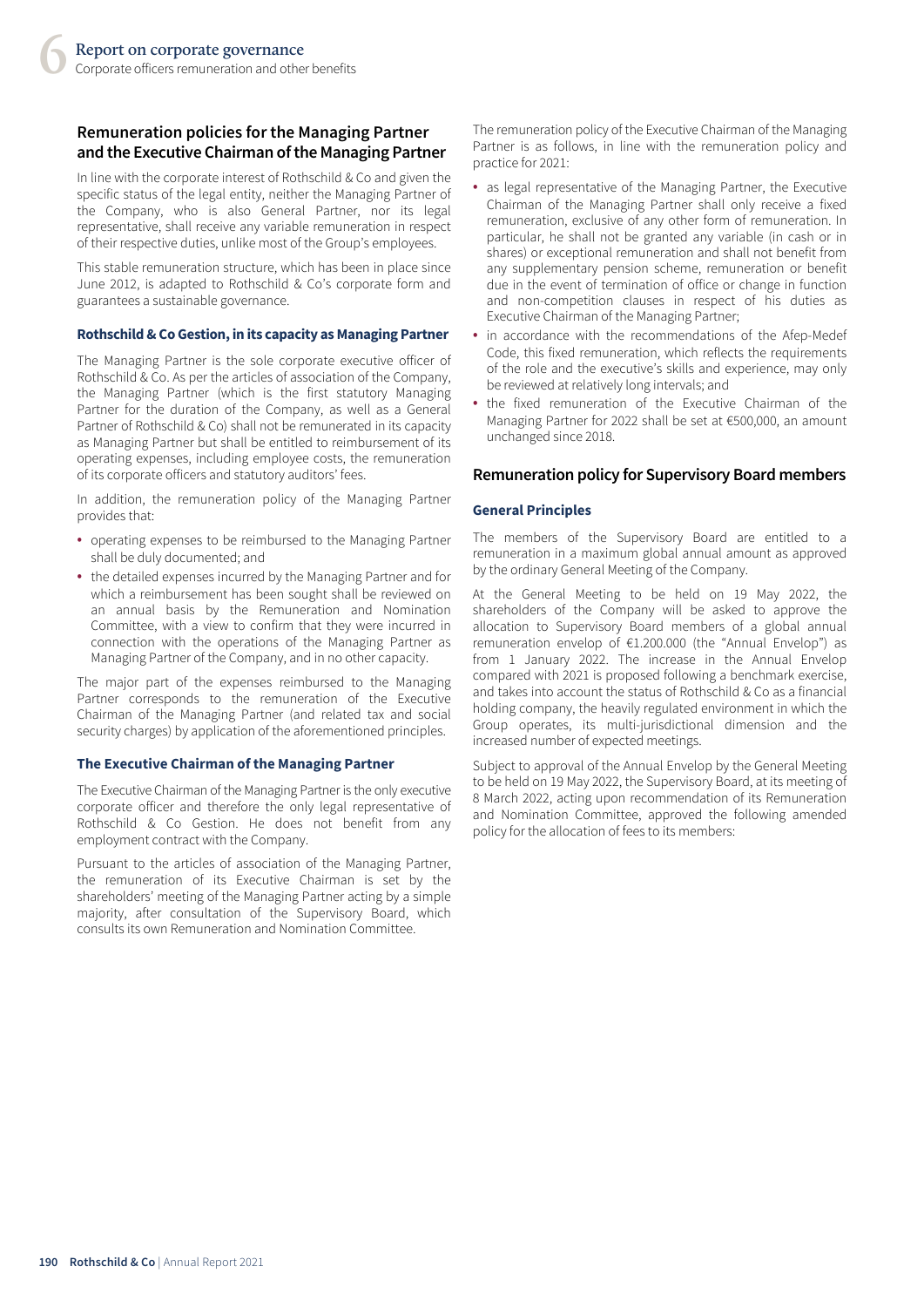The Annual Envelop shall be allocated to the Supervisory Board members under the following rules:

## **Fixed remuneration**

| <b>Annual fees in euros</b> (per member and per year) |         |
|-------------------------------------------------------|---------|
| Fixed fee for the Chairman of the Supervisory Board   | 200.000 |
| Base fee for Supervisory Board member                 | 20.000  |
| Base fee for Chairperson of committee                 | 20.000  |
|                                                       |         |

Distribution of the above-mentioned fees is subject to the following:

- when a member holds multiple positions in the Supervisory Board and committee(s), the fees are cumulative. For example, a Supervisory Board member chairing a committee shall receive a €40,000 base fee per financial year; and
- all fees are paid on a *prorata* basis at the end of the annual financial year ended on 31 December. For example, when a Supervisory Board member has been appointed by the General Meeting in May, fees granted correspond to the period from the date of the nomination as member of the Supervisory Board to date of the end of the financial year.

## **Variable remuneration**

| <b>Annual fees in euros</b> (per member and per year)                        |        | Number of<br>Fees expected meetings |
|------------------------------------------------------------------------------|--------|-------------------------------------|
| Supervisory Board members (other than the Chairman of the Supervisory Board) | 24,000 | 6                                   |
| Audit Committee members                                                      | 24,000 | 6                                   |
| Risk Committee members                                                       | 16,000 | $\overline{4}$                      |
| Remuneration and Nomination Committee members                                | 16,000 | $\overline{4}$                      |
| Sustainability Committee members                                             | 8.000  |                                     |

The annual fees set out above will be allocated amongst the Supervisory Board members at the end of each year. They will be reduced for any given Supervisory Board member on a *prorata* basis in case of absence to one or more meetings of the Supervisory Board and its committees (where relevant).

The members of the Supervisory Board shall not be entitled to receive any other kind of remuneration or benefit from the Company in respect of their duties on the Supervisory Board and its committees.